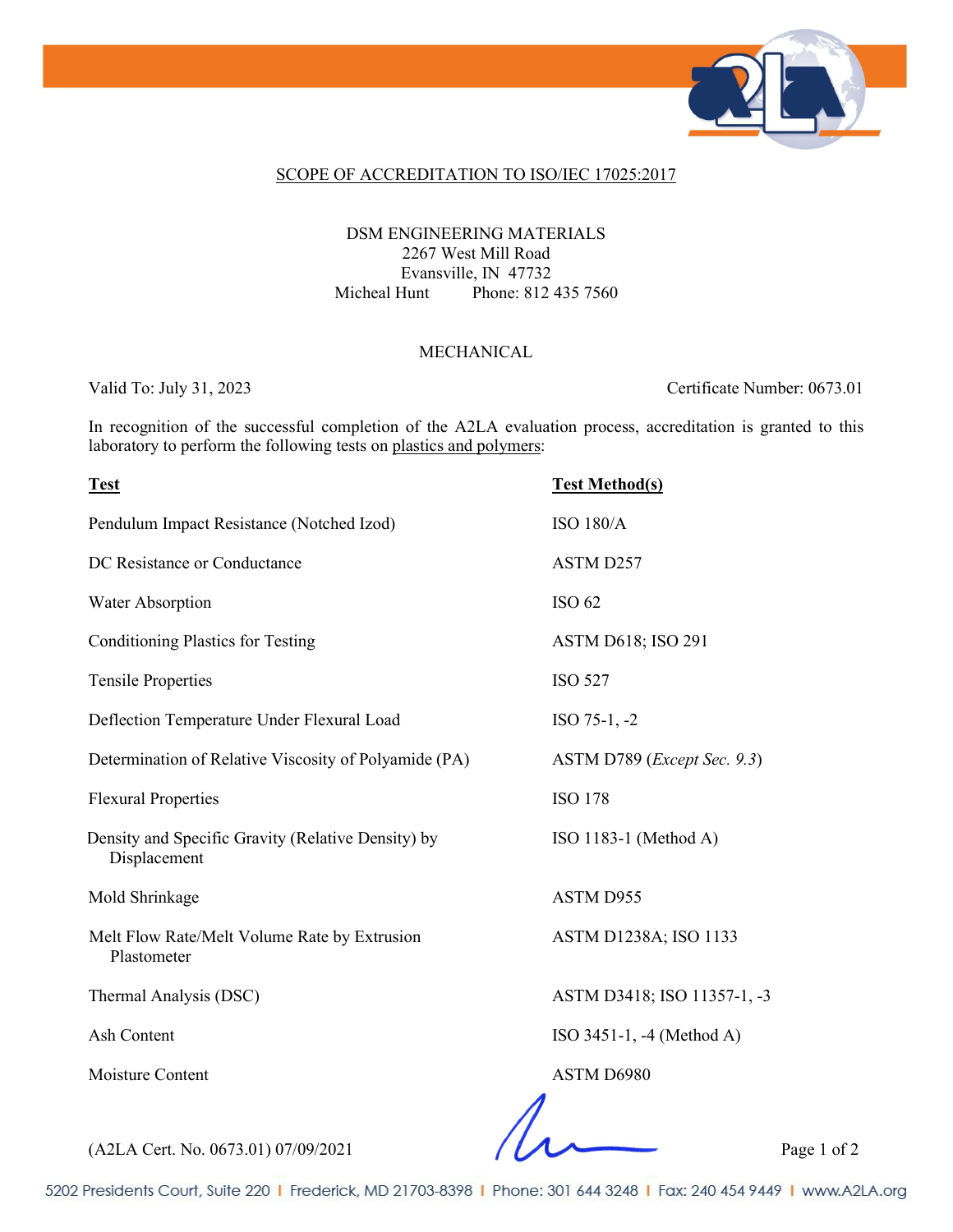| <b>Test</b>                                                                                | <b>Test Method(s)</b>       |
|--------------------------------------------------------------------------------------------|-----------------------------|
| Thermal Analysis (TGA)                                                                     | <b>ASTM E1131</b>           |
| Charpy Impact                                                                              | ISO 179-1                   |
| Determination of Viscosity Number                                                          | <b>ISO 307</b>              |
| Determination of Water Content                                                             | ISO 15512 (Method B2)       |
| Flammability (Horizontal and Vertical)                                                     | FMVSS 302; UL 94V; ISO 3795 |
| Accelerated Exposure of Automotive Interior Trim<br>Components Using a Xenon-Arc Apparatus | <b>SAE J2412</b>            |
| Accelerated Exposure of Automotive Exterior Materials<br>Using a Xenon-Arc Apparatus       | <b>SAE J2527</b>            |

 $(A2LA$  Cert. No. 0673.01) 07/09/2021 Page 2 of 2